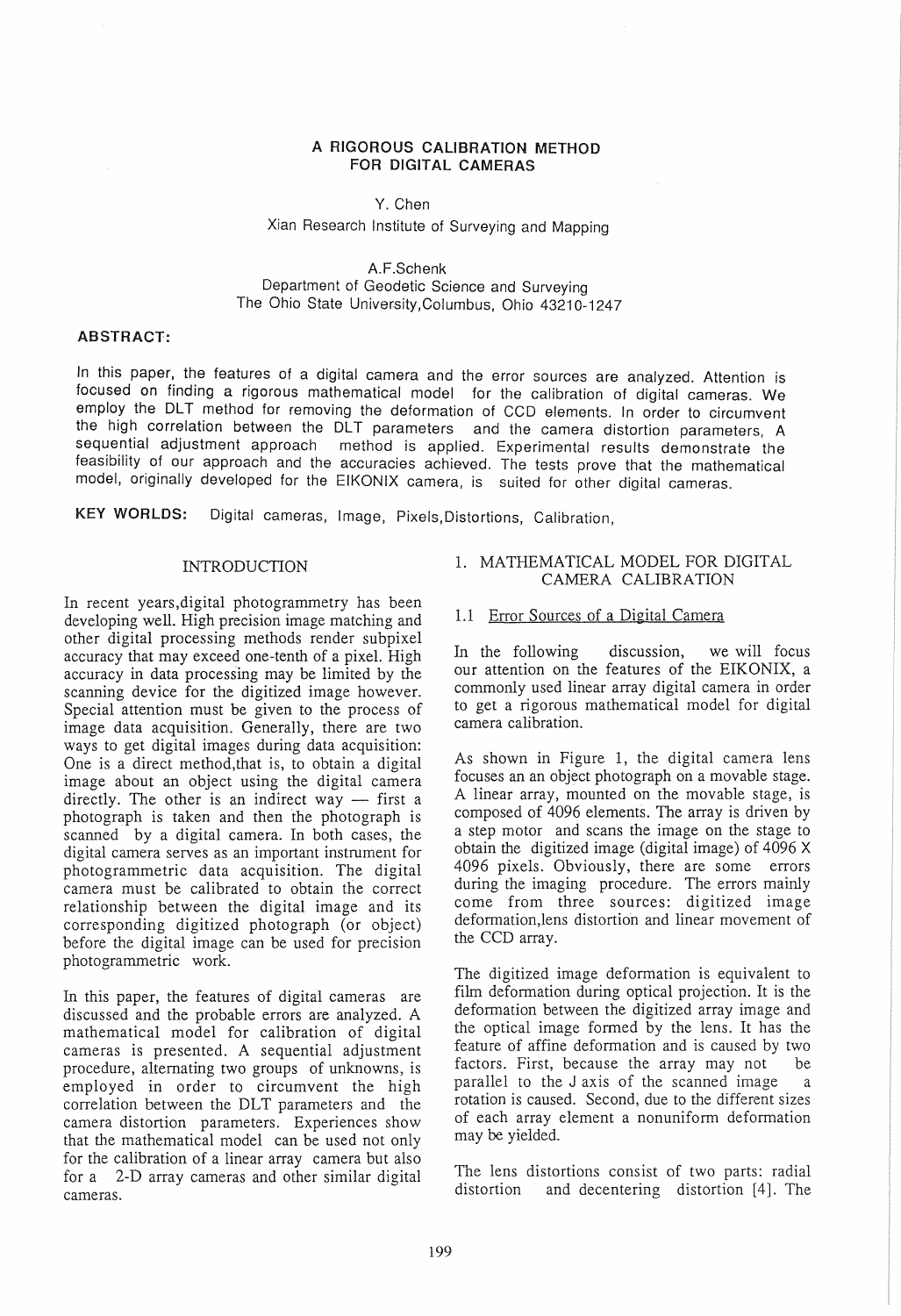radial distortion is symmetric with reterence to the principal point of the optical image on the stage. The decentering distortion is the error caused by the inconsistency between the optical center and the geometric center of the lens. The decentering distortion includes both a radial and tangential component.



Figure 1 Imaging procedure of a digital camera

The linear movement is the error due to array driven by motor in scanning direction. The error is caused by a combination of various factors, such as power and step motor instability, and electronic noise.

### 1.2 Mathematical Model for Digital Camera **Calibration**

In order to calibrate the digital camera, the transformation between digitized array coordinates and object space (photograph) coordinates must taken. Generally, there are two steps: (1) to transform the digitized array coordinates (digitized image coordinates) into the optical image (imaged on the stage) coordinates, (2) to transform the image coordinates into the photograph coordinates. The transformation from digitized array coordinates to image coordinates can be expressed as:

$$
\overline{DI} = e_1 + e_2 DI + e_3 DJ
$$
  
\n
$$
\overline{DJ} = e_4 + e_5 DI + e_6 DJ
$$
  
\n
$$
DI = I - I_0
$$
  
\n
$$
DJ = J - J_0
$$
  
\n(1)

Where,  $\overline{DI}, \overline{DJ}$  represent transformed image coordinates; land J express digitized image coordinates obtained from the display;  $e_1$ ,  $e_2$ ,  $e_3$ ,

 $e_4$ ,  $e_5$ ,  $e_6$  express transformation coefficients;  $I_0$ ,  $J_{\Omega}$  are the coordinates of origin of the digital image corresponding to the optical image on the stage. When the lens distortion and the linear movement are not considered, collinearity equations can be written as:

$$
\overline{D1} = -f_1 \frac{x}{\overline{Z}}
$$
  
\n
$$
\overline{DJ} = -f_1 \frac{\overline{Y}}{\overline{Z}}
$$
  
\n
$$
e_1 + e_2 D1 + e_3 DJ =
$$
  
\n
$$
-f_1 \frac{a_{11}(x - x_0) + a_{12}(y - y_0) + a_{13}(z - z_0)}{a_{31}(x - x_0) + a_{32}(y - y_0) + a_{33}(z - z_0)}
$$

Le.

$$
a_31(x-x_0+a_32(y-y_0+a_33(z-z_0))
$$
  
\n
$$
e_4 + e_5D1 + e_6DJ =
$$
  
\n
$$
f_j \frac{a_{21}(x-x_0)+a_{22}(y-y_0)+a_{23}(z-z_0)}{a_{31}(x-x_0)+a_{32}(y-y_0)+a_{33}(z-z_0)}
$$
 (2)

where  $x$ ,  $y$ ,  $z$  are the coordinates of the photograph point in object space, a<sub>ij</sub> represent the elements of the rotation matrix.

A nonmetric camera is used in the EIKONIX system. Owing to the absence of fiducial marks on the stage, the coefficients  $e_1 - e_6$  cannot be computed directly. A direct linear transformation (DLT) is employed so that digitized image coordinates are transformed directly into object space coordinates.

Eliminating OJ,OI from equations (2) and combining  $f_i$ ,  $f_i$  and the elements of exterior orientation we obtain the DLT equations:

$$
DI = \frac{L_1 x + L_2 y + L_3 z + L_4}{L_9 x + L_{10} y + L_{11} z + 1}
$$
  
\n
$$
DJ = \frac{L_5 x + L_6 y + L_7 z + L_8}{L_9 x + L_{10} y + L_{11} z + 1}
$$
 (3)

in which,  $L_1, \ldots, L_{11}$  are the parameters for transformation between the digitized image and the photograph coordinates.

In this paper, the DLT parameters are used to determine the geometrie transformation relationship between a photograph in object space and the corresponding digitized image, since the object space is a 2-D plane. In this case, the z coordinates are equal to zero for all the object control points. So, we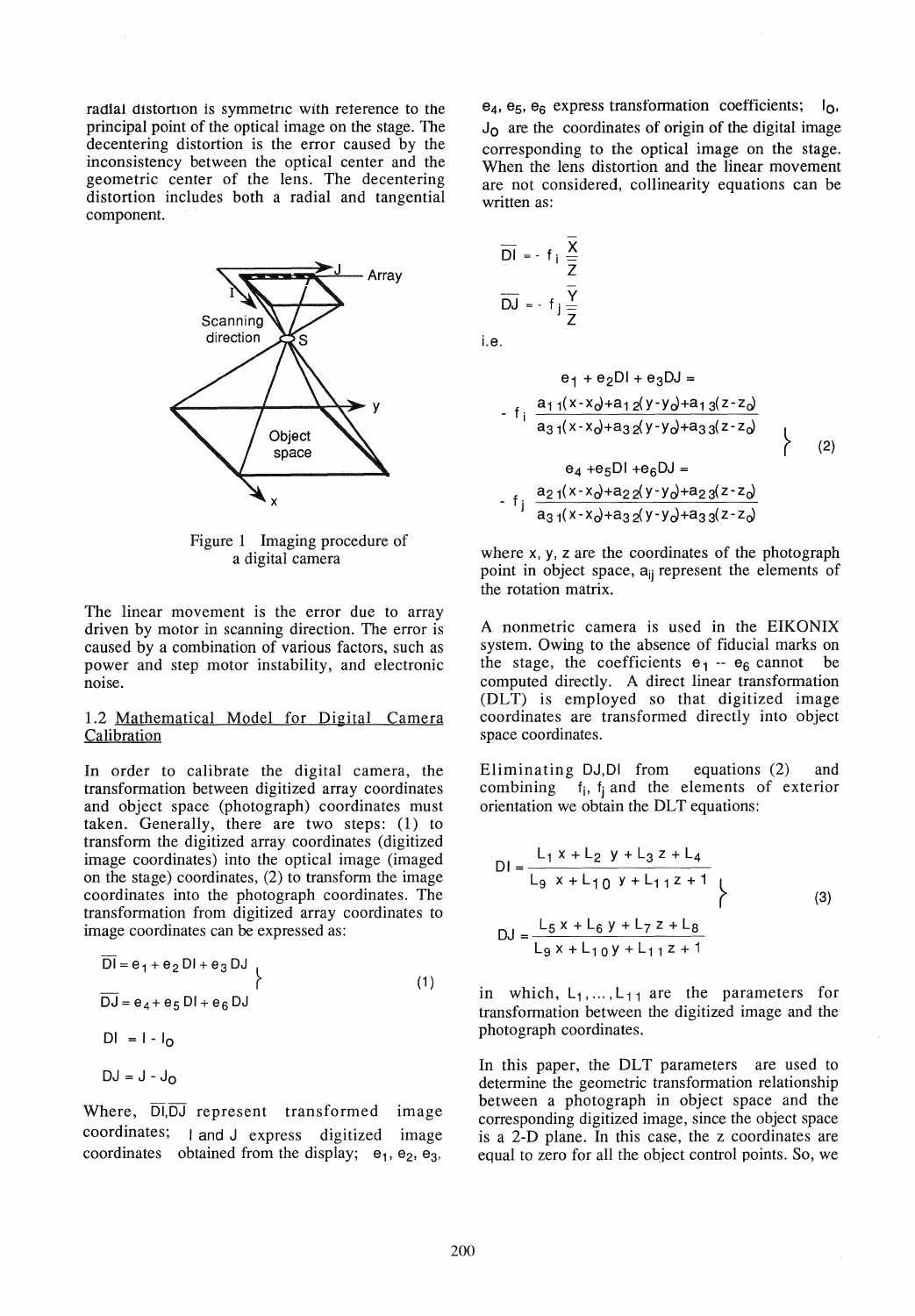obtain trom equations (3):

$$
DI = \frac{L_1 x + L_2 y + L_4}{L_9 x + L_{10} y + 1}
$$
  
\n
$$
DJ = \frac{L_5 x + L_6 y + L_8}{L_9 x + L_{10} y + 1}
$$
 (4)

In order to obtain rigorous collinearity equations, the lens distortions and linear distortion of the CCD array must be considered. The distortions  $(\delta_i, \delta_j)$  can be expressed as:

$$
\delta_{\vec{i}} = \delta_{\vec{r}} \vec{i} + \delta_{\text{d}} \vec{i} + \delta_{\text{m}} \quad \left\{\n\begin{array}{c}\n\delta_{\vec{j}} = \delta_{\vec{r}} \vec{j} + \delta_{\text{d}}\n\end{array}\n\right\} \tag{5}
$$

Here, $\delta_{ri}$  and  $\delta_{ri}$  represent radial lens distortions in x directions,  $\delta_{di}$  and  $\delta_{dj}$  express decentering distortions,  $\delta_m$  is the linear movement in the scanning direction.

Generally, the radial lens distortion can be written as:

$$
\delta r = k_1 r^3 + k_2 r^5 + k_3 r^7 \tag{6}
$$

where,  $k_1$ ,..., $k_3$  are coefficients of radial distortion, and r is the radial distance referred to the image center:

$$
r = \sqrt{(1 - 1)^{2} + (J - J)^{2}}
$$

The components of the distortion in  $x$ ,  $y$  directions can be given by:

$$
\delta_{r i} = \frac{DI}{r} \delta_{r} = DI (k_{1} r^{2} + k_{2} r^{4} + k_{3} r^{6})
$$
  

$$
\delta_{r j} = \frac{DJ}{r} \delta_{r} = DJ (k_{1} r^{2} + k_{2} r^{4} + k_{3} r^{6})
$$
 (7)

The decentering distortion can be expressed by:

$$
\delta_{di} = [1 + P_3' r^2] [p_1' (r^2 + 2Dl^2) + 2p_2' DI DJ]
$$
  

$$
\delta_{dj} = [1 + p_3' r^2] [2p_1' DI DJ + p_2' (r^2 + 2DJ^2)]
$$
 (8)

where,  $p'$ <sub>1</sub>,  $p'$ <sub>2</sub> and  $p'$ <sub>3</sub> represent the coefficients of the decentering distortion correction.

Owing to a lack of detailed information of the linear CCD array movement with the EIKONIX camera, an analysis method is employed in order to remove the linear distortion of the array. First, we did not consider the linear distortion. Then, the residual errors were approached by a polynomial. A proper model was found:

$$
\delta_{m} = m_{1}l + m_{2}l^{3} + m_{3}l^{5} + m_{4}l^{7}
$$
 (9)

According to the above discussion, the totally rigorous mathematical model for digital camera calibration can be expressed as:

$$
D1 - \delta_{i} = \frac{L_{1} x + L_{2} y + L_{4}}{L_{9} x + L_{10} y + 1}
$$
  
\n
$$
DJ - \delta_{j} = \frac{L_{5} x + L_{6} y + L_{8}}{L_{9} x + L_{10} y + 1}
$$
 (10)

$$
L_{9} \times + L_{10}y + 1
$$
\n
$$
\delta_{i} = k_{1} (D1r^{2}) + k_{2} (D1r^{4}) + k_{3} (D1r^{6}) +
$$
\n
$$
p_{1} (r^{2} + 2D1^{2}) + p_{2} (2D1DJ) +
$$
\n
$$
p_{3} (2r^{2}D1DJ) + p_{4} (r^{2} (r^{2} + 2D1^{2}) ) +
$$
\n
$$
m_{1} (D1) + m_{2} (D1^{3}) + m_{3} (D1^{5}) + m_{4} (D1^{7}) \quad (11)
$$
\n
$$
\delta_{j} = k_{1} (D1r^{2}) + k_{2} (D1r^{4}) + k_{3} (D1r^{6}) +
$$
\n
$$
p_{1} (2D1DJ) + p_{2} (r^{2} + 2DJ^{2}) +
$$
\n
$$
p_{3} (r^{2} (r^{2} + 2DJ^{2}) ) + p_{4} (2r^{2}D1DJ)
$$

Comparing equation (11) with (8), we have:

$$
p_1 = p'_1
$$
  
\n $p_2 = p'_2$   
\n $p_3 = p'_2 \cdot p'_3$   
\n $p_4 = p'_1 \cdot p'_3$ 

In the discussion below, we define  $L_1$ , ...  $L_{11}$  as the parameters of direct linear transformation (DLTP) and  $k_1$ ,  $k_2$ ,  $k_3$ ,  $p_1$ ,  $p_2$ ,  $p_3$ ,  $p_4$ ,  $m_1$ ,  $m_2$ ,  $m_3$ ,  $m_4$  as the parameters of distortion correction (DSTP)

## 2. METHOD OF SOLUTION ABOUT THE MODEL

Analyzing equations (10) and (11), we find a high correlation between DLTP and DSTP. When no constraints are available in the adjustment system, it is impossible to obtain a correct solution. A sequential adjustment procedure, altemating two groups of unknowns, can be employed in order to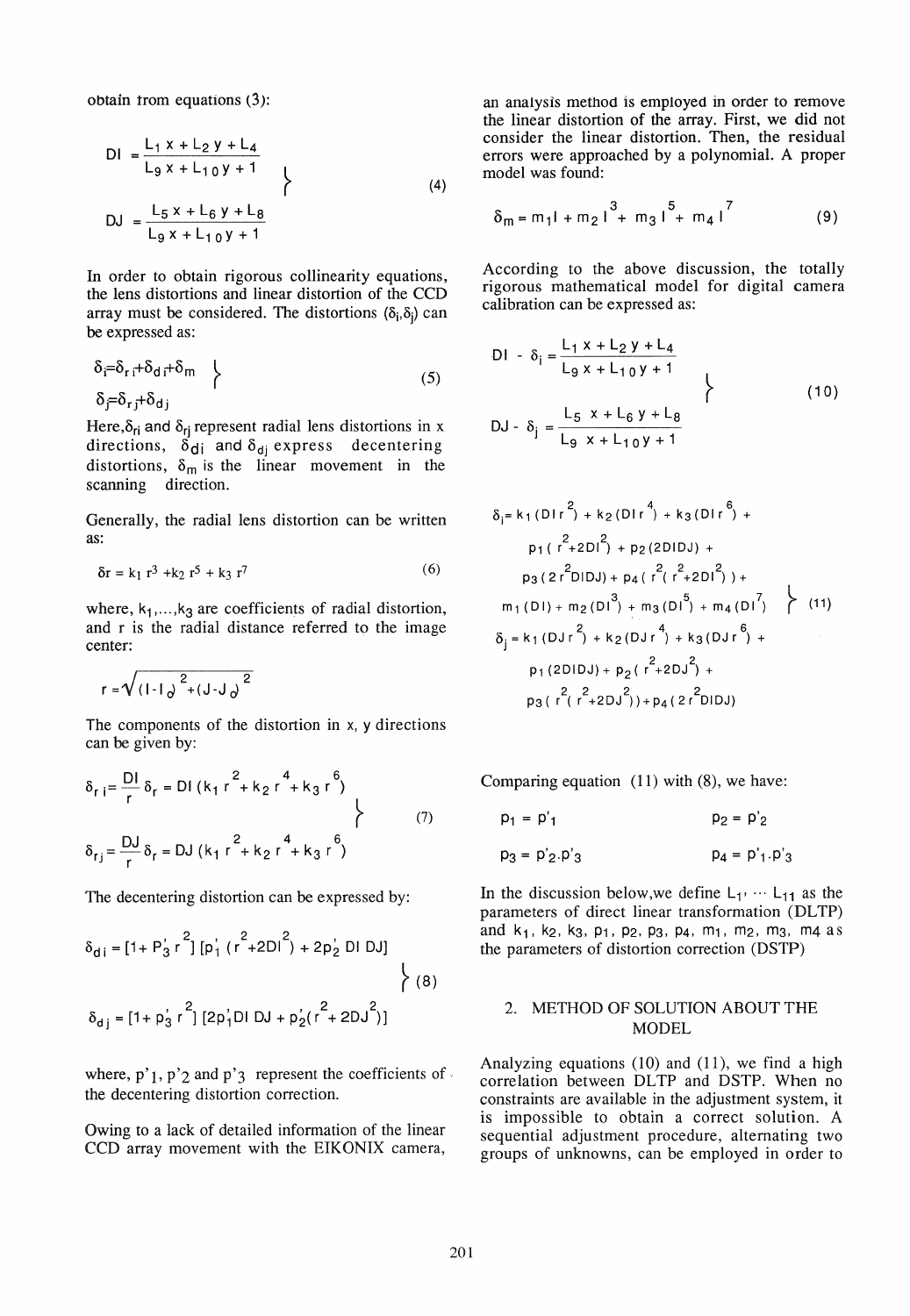circumvent the high correlation between DLTP and DSTP and to get a reliable solution.

Supposing the DSTP and the position  $(I_0, J_0)$  of the digital image center are known, then the observation equations for DLTP can be written as:

$$
DI - \delta i = A/C
$$
  
DJ -  $\delta j = B/C$  (12)

Where,

$$
A = L_1 x + L_2 y + L_4
$$
  
\n
$$
B = L_5 x + L_6 y + L_8
$$
  
\n
$$
C = L_9 x + L_{10} y + 1
$$
 (12-1)

The corresponding error equations in the matrix can be expressed as:

$$
\mathbf{v}_i = \mathbf{G}_i \mathbf{u}_i + \mathbf{k}_i = \mathbf{0} \tag{13}
$$

Similarly,the observation equations for DSTP can be given from formula (12) after obtaining DLTP.

$$
1 - A/C = I_0 + \delta_{rj} + \delta_{dj} + \delta_m
$$
  
\n
$$
J - B/C = J_0 + \delta_{rj} + \delta_{dj}
$$
 (14)

As described in section 1.2,  $(I_0, J_0)$  is the center of the digital image and should be consistent with the center of the optical image on the stage. It is necessary to solute  $I_0$ ,  $J_0$  in equation (14) in order to calculate the distortions. The error equations in matrix form corresponding to (14) are represented as:

$$
\mathbf{v}_d = \mathbf{G}_d \mathbf{u}_d + \mathbf{k}_d = \mathbf{0} \tag{15}
$$

Altemating the above two groups of computations repeatedly until the variations of all the corrections for DLTP and DSTP become very small, we can get correct solutions for DL TP and DSTP.

Obviously, equations (13) are nonlinear. The solution by least squares must be a process of iteration.

For a single point, corresponding vectors in equation (13) can be expressed as:

$$
G_{1} = \begin{bmatrix} \frac{x}{C} & \frac{y}{C} & \frac{1}{C} & 0 & 0 & 0 & -x\frac{A}{C^{2}} & y\frac{A}{C^{2}} \\ 0 & 0 & 0 & \frac{x}{C} & \frac{y}{C} & \frac{1}{C} & -x\frac{B}{C^{2}} & -y\frac{B}{C^{2}} \\ 0 & 0 & 0 & \frac{x}{C} & \frac{y}{C} & \frac{1}{C} & 0 & 0 \end{bmatrix} (13-1)
$$

$$
\mathbf{u}_1 = \begin{bmatrix} L_1 & \dots & L_8 \end{bmatrix}^{T}
$$
 (13-2)

$$
\mathbf{k}_1 = \left[ (\mathsf{DI} - \delta_i) - \frac{\mathsf{A}}{\mathsf{C}} \qquad (\mathsf{DJ} - \delta_j) - \frac{\mathsf{B}}{\mathsf{C}} \right]^{\mathsf{T}} \qquad (13-3)
$$

In equations (15),

$$
\mathbf{G}_{\mathbf{d}} = \begin{bmatrix} \mathbf{R}_{\mathbf{d}} & \mathbf{D}_{\mathbf{d}} & \mathbf{M}_{\mathbf{d}} & \mathbf{O}_{\mathbf{d}} \end{bmatrix} \tag{15-1}
$$

$$
\mathbf{R}_{d} = \begin{bmatrix} 2 & D1r^{4} & D1r^{6} \\ D1r^{2} & D1r^{4} & D1r^{6} \end{bmatrix}
$$
 (15-1-1)

$$
\mathbf{D}_{d} = \begin{bmatrix} r^{2} + 2Dl^{2} & 2DlDJ & r^{2}(r^{2} + 2Dl^{2}) & 2r^{2}DlDJ \\ 2DlDJ & r^{2} + 2DJ^{2} & 2r^{2}DlDJ & r^{2}(r^{2} + 2DJ^{2}) \end{bmatrix} (15-1-2)
$$

$$
\mathbf{M}_{\mathbf{d}} = \begin{bmatrix} 1 & 1 & 3 & 5 & 7 \\ 0 & 0 & 0 & 0 & 0 \\ 0 & 0 & 0 & 0 & 0 \end{bmatrix}
$$
 (15-1-3)

Because  $k_1$ ,  $k_2$ ,  $k_3$ ,  $p_1$ ,  $p_2$ ,  $p_3$  and  $p_4$  are very small,  $O_d$  can expressed as:

$$
O_d = \begin{bmatrix} 1 & 0 & 0 & 0 & 0 \\ 0 & 1 & 0 & 0 & 0 \\ 0 & 0 & 1 & 0 & 0 \end{bmatrix}
$$
 (15-1-4)

The total solutions of the calibration model for a digital camera consist of equations (13) and (15) and their submatrices. Equations (13) includes an affine transformation and can be used for calibration of a scanner. Combining equations (13) and (15), the above model can serve as calibration of linear array camera and 2-D array camera. The procedure for the solution is shown in Figure 2.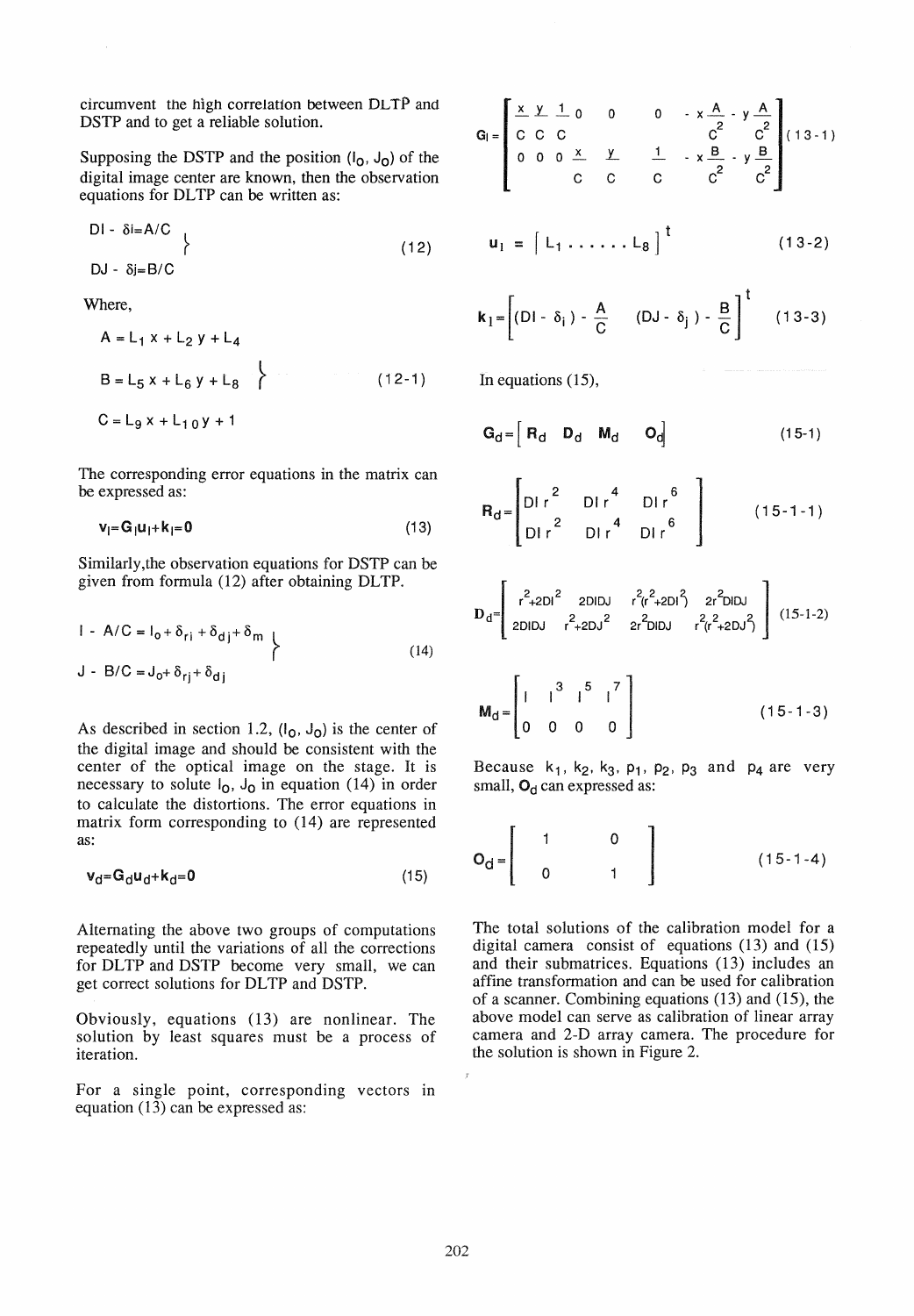

Figure 2. Procedure of calibration

### 3. TESTS AND ANALYSIS

According to the above mathematical model, several tests are made for three kinds of digital cameras. There are two purposes for the tests. First is to prove the correctness of the principle and method described in this paper. Second is to discuss the compatibility of the mathematical model .

### 3.1 Subpixel Location for Image Point

It is apparent that the accuracy of the calibration parameters is determined by the accuracy of digital image location. Because the resolution is limited, the subpixel location of the center of the image point is important in order to obtain more accurate image coordinates. For points larger than 1 pixel, a weighted method is used to determine the coordinates of the center of image point because an image point consists of  $n \times m$  pixel. First, the histogram for each part of the digital image is calculated. Second, the average grey value  $A<sub>g</sub>$ , B<sub>g</sub> of all image points and the background are obtained. Then the subpixel location  $(l_c, J_c)$  is obtained:

$$
I_{c} = \sum_{i=1}^{m} W_{p} P_{i}
$$
  
\n
$$
J_{c} = \sum_{j=1}^{n} W_{p} P_{j}
$$
 (16)

$$
W_p = \frac{G_p}{A_g - B_g} \tag{16-1}
$$

where,  $P_i, P_j$  are the coordinates of a pixel with grey value  $G_p$  larger than a threshold value T;  $W_p$ represents the weight of the pixel $(P_i, P_j)$ ; T is determined by  $A_g$  and  $B_g$ . Generally, T= 0.5( $A_g$  +  $B_g$  ).

For a normal photograph, only a few control points are needed; the image coordinates can be measured directly from the display . For calibration of the grid plate, the image coordinates of points may be obtained by image matching.

The coordinates of all photograph points can be obtained from analysis plotter.

### 3.2 Test 1. EIKONIX Camera

Test 1 includes four photographies and a grid plate. The corresponding digital images are from an EIKONIX digital camera. In Table 1 calibration model I expresses that no distortion and no linear movement are considered during calibration. Model II the distortions and linear movement are considered. The calibration accuracy is checked by individual check points. Tests show that the EIKONIX camera may have distortions of one to two pixels. Obviously, it cannot satisfy the high accuracies required for digital photogrammetry. The calibration model in this paper provide subpixel accuracies that exceed one-tenth of a pixel. If the position of the EIKONIX is kept, the parameters of distortion and linear movement from the grid plate can serve as the accurate calibration parameters for the digitized photograph. In this case, only fiducial points may be used to determine DLT parameters.

### 3.3 Test 2, PHOTO SCAN Scanner

Test 2 indicates that the mathematical model in this paper can serve as scanner calibration. In this case, no camera distortions are introduced, and the digital image is related to the photograph as an affine transformation. The test shows that calibration for scanner using equations (4) renders subpixel accuracy that may exceed one-fourth of a pixel.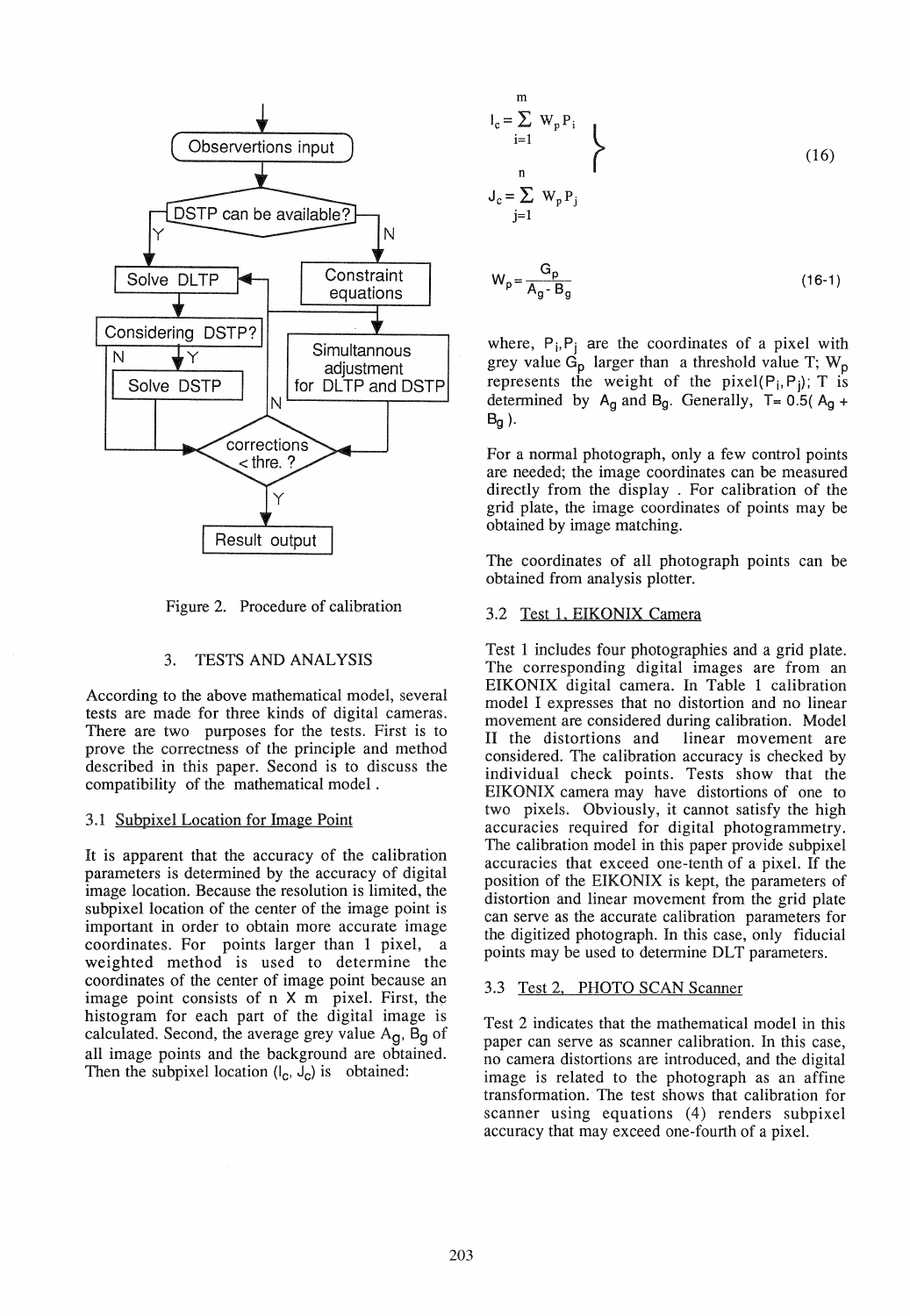| Table 1 |  |  | EIKONIX camera calibration |
|---------|--|--|----------------------------|
|---------|--|--|----------------------------|

| Photo<br>No. | Number<br>of points |           | Calib.    |             |             | Photo<br>image | to<br>(pixel) |      | to<br>Image<br>photo<br>$(\mu m)$ |       |            |       | $\delta$ <sub>o</sub> |       |      |  |  |  |
|--------------|---------------------|-----------|-----------|-------------|-------------|----------------|---------------|------|-----------------------------------|-------|------------|-------|-----------------------|-------|------|--|--|--|
|              |                     |           | model     | Error       | <b>CP</b>   |                | CHP           |      | CP                                |       | <b>CHP</b> |       |                       |       |      |  |  |  |
|              | CP                  | CHP       |           |             | $\mathbf I$ | J              | $\mathbf{I}$  | J    | $\mathbf x$                       | У     | X          | У     |                       |       |      |  |  |  |
|              |                     | 19        | I         | RMSE        | 0.70        | 0.35           | 0.73          | 0.36 | 42.7                              | 21.6  | 31.8       | 21.6  | 0.071                 |       |      |  |  |  |
| 181          | 13                  |           |           | Max.        | 1.31        | 0.52           | 1.06          | 0.60 | 79.2                              | 32.5  | 60.3       | 36.0  |                       |       |      |  |  |  |
|              |                     |           | $\rm \Pi$ | <b>RMSE</b> | 0.08        | 0.09           | 0.08          | 0.09 | 4.7                               | 5.3   | 4.8        | 5.4   |                       |       |      |  |  |  |
|              |                     |           |           | Max.        | 0.13        | 0.16           | 0.15          | 0.18 | 8.3                               | 9.6   | 9.0        | 10.7  |                       |       |      |  |  |  |
|              |                     |           | I         | <b>RMSE</b> | 0.64        | 0.56           | 0.76          | 0.71 | 39.3                              | 34.1  | 45.5       | 42.5  | 0.072                 |       |      |  |  |  |
| 183          | 13                  | 16        |           | Max.        | 1.08        | 1.15           | 2.00          | 1.45 | 66.4                              | 69.9  | 120.0      | 87.0  |                       |       |      |  |  |  |
|              |                     |           |           | RMSE        | 0.08        | 0.09           | 0.07          | 0.11 | 4.8                               | 5.5   | 4.2        | 6, 6  |                       |       |      |  |  |  |
|              |                     |           | $\rm \Pi$ | Max.        | 0.15        | 0.15           | 0.17          | 0.22 | 9.6                               | 9.1   | 10.2       | 13.2  |                       |       |      |  |  |  |
|              |                     |           | I         | RMSE        | 1.02        | 1.00           |               |      | 61.7                              | 60.4  |            |       |                       |       |      |  |  |  |
| 43           | 13                  |           |           |             | Max.        | 2.00           | 1.56          |      |                                   | 120.0 | 93.0       |       |                       | 0.086 |      |  |  |  |
|              |                     |           | $\rm \Pi$ | <b>RMSE</b> | 0.09        | 0.11           |               |      | 5.8                               | 6.5   |            |       |                       |       |      |  |  |  |
|              |                     |           |           | Max.        | 0.15        | 0.20           |               |      | 9.0                               | 11.9  |            |       |                       |       |      |  |  |  |
|              |                     |           |           |             |             |                |               | I    | RMSE                              | 1.07  | 1.12       |       |                       | 65.0  | 68.1 |  |  |  |
| 44           | 14                  |           |           | Max.        | 1.68        | 1.59           |               |      | 102.3                             | 95.0  |            |       | 0.081                 |       |      |  |  |  |
|              |                     |           | $\rm \Pi$ | <b>RMSE</b> | 0.09        | 0.10           |               |      | 5.8                               | 5.9   |            |       |                       |       |      |  |  |  |
|              |                     |           |           | Max.        | 0.19        | 0.18           |               |      | 11.5                              | 11.3  |            |       |                       |       |      |  |  |  |
|              |                     | 383<br>24 | I         | RMSE        | 1.15        | 0.74           | 1.04          | 1.18 | 69.8                              | 45,0  | 62.1       | 69.5  | 0.053                 |       |      |  |  |  |
| Grid         |                     |           |           | Max.        | 2.42        | 2.05           | 2.72          | 2.47 | 146.2                             | 123.6 | 163.2      | 148.1 |                       |       |      |  |  |  |
| stage        |                     |           |           | RMSE        | 0.06        | 0.07           | 0.09          | 0.11 | 4.1                               | 4.3   | 5.4        | 6.5   |                       |       |      |  |  |  |
|              |                     |           |           |             |             | П              | Max.          | 0.12 | 0.16                              | 0.34  | 0.26       | 7.6   | 10.2                  | 20.4  | 15.6 |  |  |  |

Table 2 Scanner calibration

|              | Number<br>points<br>οf |            | Calib. | Error       | Photo<br>to<br>(pixel)<br>image |          |            |      | Image<br>to<br>photo<br>$(\mu m)$ |      |            |      |                  |
|--------------|------------------------|------------|--------|-------------|---------------------------------|----------|------------|------|-----------------------------------|------|------------|------|------------------|
| Photo<br>No. |                        |            | model  |             | <b>CP</b>                       |          | <b>CHP</b> |      | CP                                |      | <b>CHP</b> |      | $\delta_{\rm o}$ |
|              | СP                     | <b>CHP</b> |        |             |                                 | J        |            | J    | х                                 | v    | x          | v    |                  |
| 193<br>13    |                        | 22         |        | <b>RMSE</b> | 0.12                            | 0.18     | 0.19       | 0.24 | 7.0                               | 10.6 | 11.3       | 14.2 |                  |
|              |                        |            |        |             | Max.                            | $0.25 -$ | 0.31       | 0.37 | 0.52                              | 15.5 | 18.5       | 22.0 | 31.1             |
| 195          | 12                     |            | 30     | <b>RMSE</b> | 0.18                            | 0.23     | 0.19       | 0.25 | 10.6                              | 13.8 | 11.2       | 14.9 | 0.176            |
|              |                        |            |        |             |                                 | Max.     | 0.32       | 0.39 | 0.45                              | 0.58 | 9.6        | 22.3 | 27.0             |

The parameters from tests 1 and 2 serve as a translation between the digital image and photograph to generate an epipolar image. The results show that the y parallax of epipolar image with 4kX4k pixels renders subpixel accuracy.

### 3.4 Test 3 AOUATV Camera

AQUATV is a 2-D array camera with 512 X 512 pixels. The size of a pixel in land J directions is 11.4 $\mu$ m and 7.8 $\mu$ m respectively. A grid plate with 1m X 1m serves as the digitized objecl. Test results show that the parameters for linear movement are near zero. That confirms the 2-D array cameras have no error caused by linear movement. We obtained subpixel accuracy better than one-tenth of a pixel.

#### 4. CONCLUSIONS

1. The experimental results demonstrate the feasibility of the mathematical model presented in the paper. They can tolerate high precision digital processing in photogrammetry.